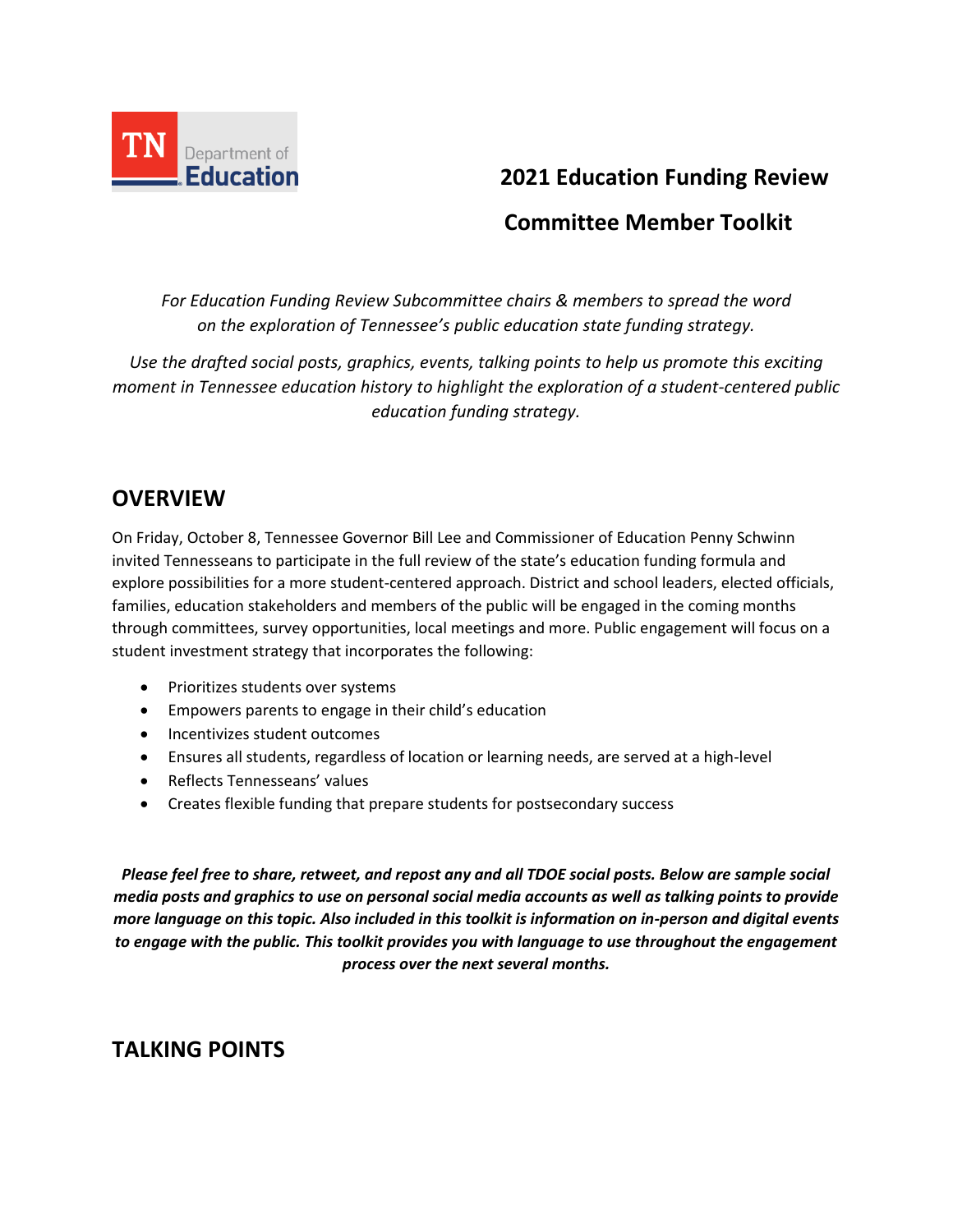- Tennessee students are the future of our state, and we must ensure our public schools are wellequipped to prepare each one of them for lifelong success.
- Our state's continued success in the future depends on our good stewardship of resources today.
- Our state has been a leader in education and focused on strategic investments for our kids, which is essential to continuing this academic acceleration statewide.
- Consistent with our focus to continuously improve the academic achievement of all Tennessee students, I am excited to serve on a funding review subcommittee and help facilitate open conversations about an investment strategy that aligns with those goals and values.
- A funding strategy that is student-centered is essential to better support the unique needs of each individual student and accelerating their academic outcomes.
- The state's funding review engagement includes a central steering committee composed of policymakers from across the state and 18 subcommittees, who represent district and school leaders, higher education partners, elected officials, business leaders, families, education stakeholders and members of the public.
- Additionally, there are 8 public town halls spanning all regions of the state to spark open dialogue. All Tennesseans are invited and encouraged to attend to share their hopes and feedback about public education funding and how to best support our children.
- Public engagement is focusing on a student investment strategy that:
	- o Prioritizes students over systems
	- o Empowers parents to engage in their child's education
	- o Incentivizes student outcomes
	- o Ensures all students, regardless of location or learning needs, are served at a high-level
	- o Reflects Tennesseans' values
	- o Creates flexible funding that prepare students for postsecondary success
	- o Keep students in public education as the center of our focus
- Over the next three months, the subcommittees will meet twice a month. The central steering committee will convene monthly and review finalized feedback provided by the subcommittees.
- All associated committee meeting materials, including recordings, transcripts, and minutes, will be posted on the department's website at tn.gov/education/tnedufunding.
- We are engaging with the public through these committees and public town halls to explore a strategic, student-centered investment approach for public education that moves Tennessee forward, prioritizes students over systems, and supports ALL Tennessee kids.
- We want all Tennesseans to have a voice and seat at the table to discuss our collective vision for public education and what it means to truly invest in each and every student with transparency and accountability.

## **Main Takeaways**

## **WHAT**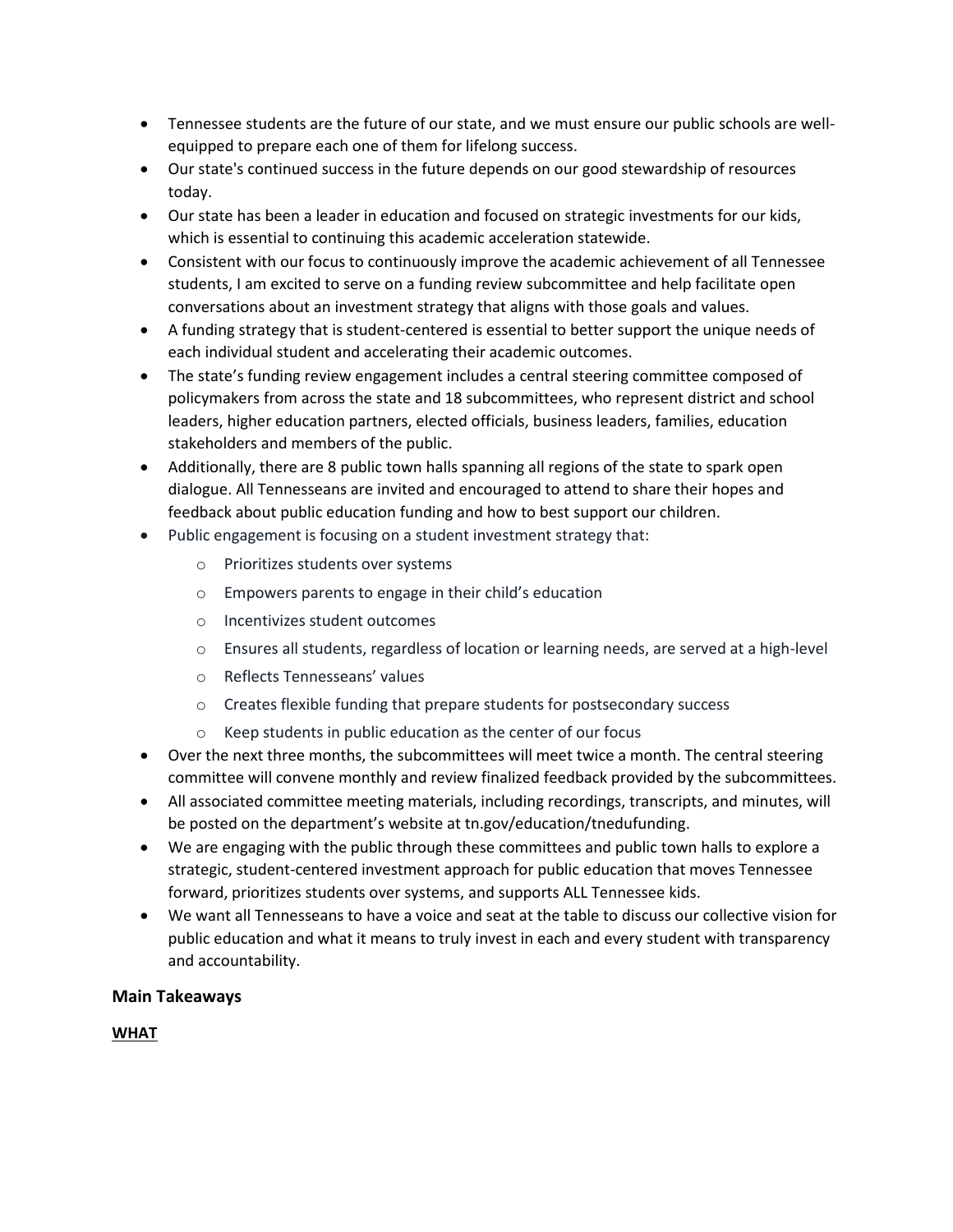• The Governor & Education Department are leading a statewide conversation about public school funding. All Tennesseans can participate and make their voice heard as the state explores a student-centered approach for public education funding.

### **WHY**

- Every student deserves a great education that prepares them for life after high school.
- The goal is to talk about how our state invests in its public school students. The studentcentered strategy we want to discuss will….
	- o Prioritize students over systems
	- o Empower parents to engage in their child's education
	- o Incentivize student outcomes
	- o Ensure all students, regardless of location or learning needs, are served at a high-level
	- o Reflect Tennesseans' values
	- o Create flexible funding that prepare students for postsecondary success

#### **HOW**

- The public engagement process looks like:
	- $\circ$  A statewide formal steering committee comprised of legislative leadership
	- o 18 subcommittees representing voices from around the state
	- <sup>o</sup> 8 regional public town halls--- *highlight the town hall(s) in your area. More info below.*
	- o And much more

#### **WHEN**

- NOW! Please get involved. Attend a town hall. Talk to your communities, host localized conversations and help them have their voice heard.
- Visit the Tennessee Department of Education online or on social media to get all the information you need to plug in right away.

## **FAQs**

#### **What is public school funding?**

• Public school funding is the money a school district receives, either through federal, state, or local dollars, to provide an education to students. This includes funds for academic programming, district and school operations, and other resources.

#### **Why is school funding important?**

 School funding models signal both what we believe is important in a public education and the outcomes we expect that education to achieve for students. The method by which districts are allocated funding and the amount they receive guides their decisions on how to serve their unique students, including determining the right combination of programs, resources, and services to accelerate student achievement and success. Every student has a unique set of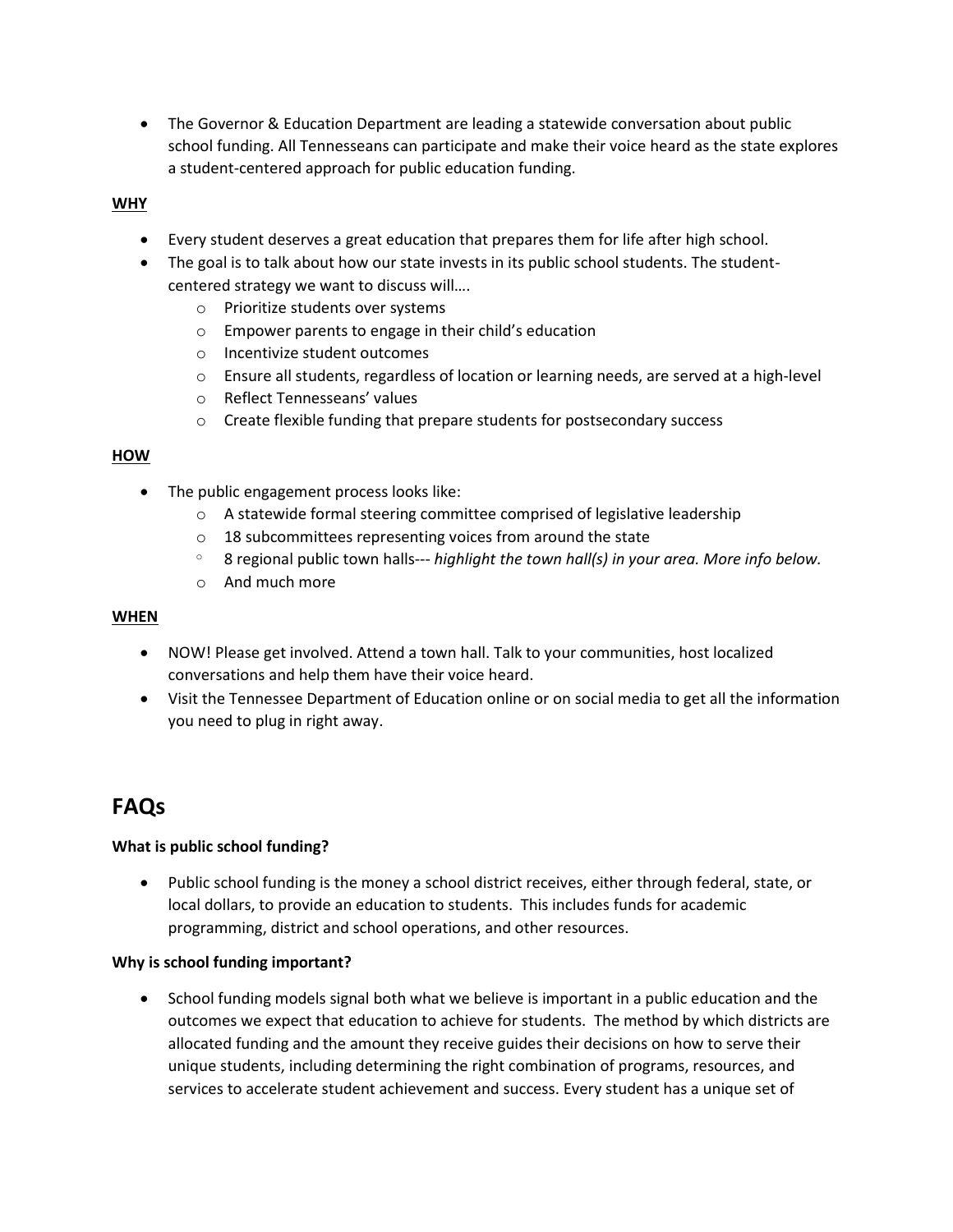needs, and school funding is a major lever in ensuring all students receive the necessary supports for a high-quality education.

### **Where does funding for schools come from?**

- In Tennessee, funding for public schools comes from a variety of sources, including federal grants, state funds, and local funds.
- The federal government often provides grant funding to local school districts to support specific subgroups of students (e.g.: economically disadvantaged students, English Learners, etc.) or targeted need areas (e.g.: teacher professional development). Most recently, school districts received a large influx of federal relief funds related to pandemic response and recovery.
- The majority of funding for public schools comes from the state level. At the state level, public school funds are appropriated through the state legislature's annual budget process. For the 2021-22 school year, the Tennessee General Assembly appropriated over \$5 billion dollars toward public school districts. The gross majority of these funds are allocated to districts through the state's public education funding formula.
- Local funding for schools is also derived from the state public education funding formula, requiring localities to contribute local revenues to school districts in their area. Local governing bodies typically leverage revenues from taxes levied on property, goods, or other services to meet these requirements. Localities may also, at their discretion, contribute additional funds above the required amounts of the funding formula.

## **What are common types of state funding models for public education?**

- State funding models for public education take a variety of forms. Generally, there are three types of models, but states may combine aspects of any of these models to develop a funding structure for public education.<sup>1</sup>
	- $\circ$  Student-Based: Districts receive a base amount of funding per student, with additional money added to provide additional supports to students with higher need or unique contexts. Above the minimum base for every student, additional funds in these models are typically allocated using (a) weights or multipliers against the base to capture varying levels of student need or (b) additional flat rates per students for more standardized costs.
	- o Resource-Based: Districts receive a minimum base amount for resources, such as money for staffing, services, and programs. Resource-based models often utilize a ratio based on staffing to students.
	- $\circ$  Categorical: Districts receive dollars that are tied to specific programs and services. While less typical of state funding formulas, categorical funding is frequently used in the distribution of federal grant funds.

## **What does it mean to use weights in a school funding model?**

 State funding models for public education, specifically student-based funding models, may incorporate "weights" based on specific student populations and needs. Generally, weighting means allocating additional dollars to students with higher needs or unique contexts with the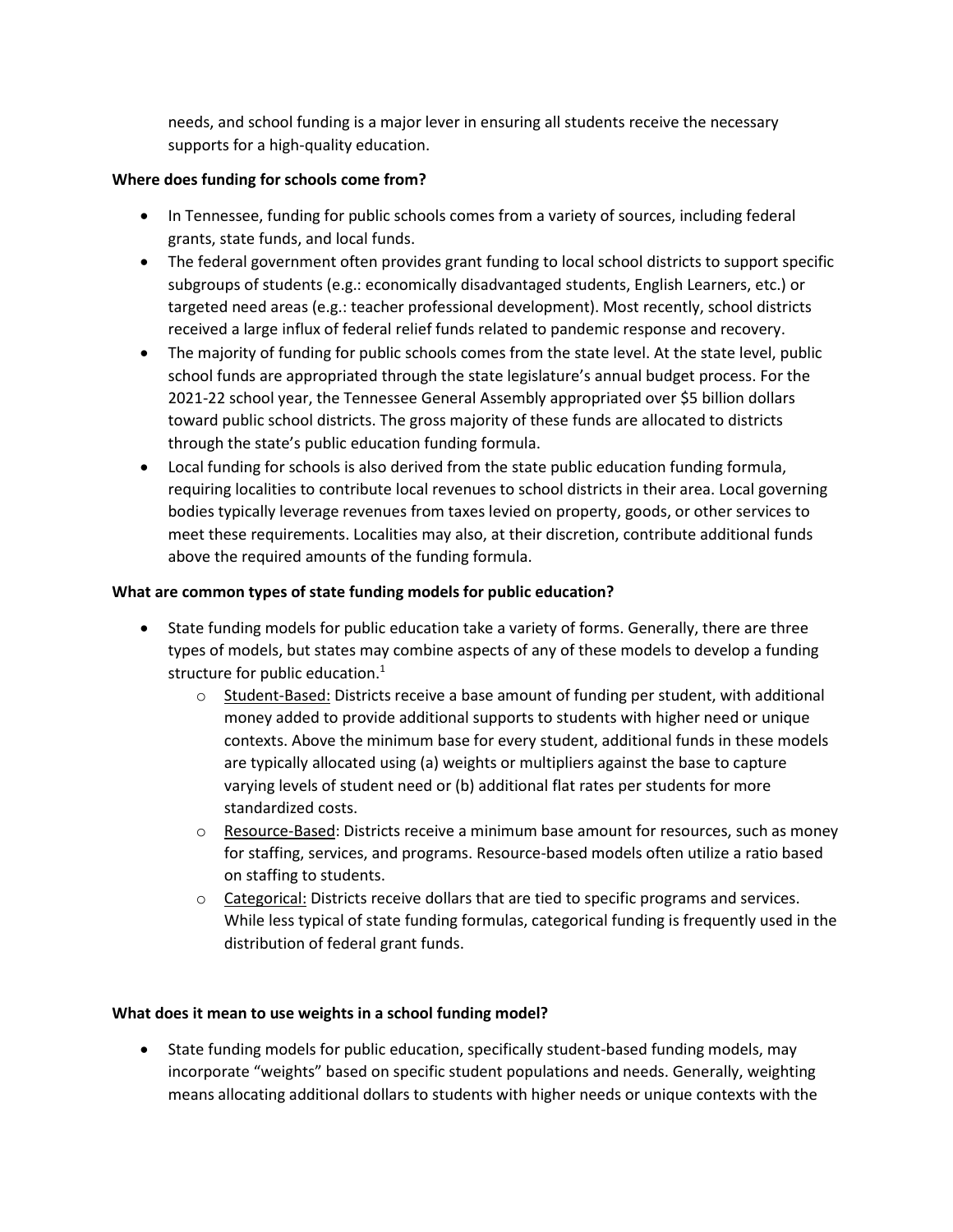goal of those students receiving the additional resources or supports to be successful. For example, a state may choose to assign weights to English Learner (EL) students in their funding model, meaning an EL student would generate additional funding for the services and supports they need.

#### **How are student outcomes incorporated into a school funding model?**

 State funding models for public education may also incorporate student outcomes, such as student achievement, graduation, or postsecondary readiness metrics, to generate additional funding for districts to help boost academic achievement and improved outcomes for all students. A state may choose to allocate additional funds to a district for growth or achievement improvements for traditionally low-performing groups, for example a district that has a high number of economically disadvantaged students who are completing postsecondary coursework.

### **How is school funding currently structured in Tennessee?**

- Currently, the Basic Education Program (BEP) is the primary funding formula for Tennessee's K-12 public schools. The BEP is generally considered a resource-based funding model for public education.
- The formula includes four categories—instructional salaries, instructional benefits, classroom, and non-classroom allocations. Each category includes various resource components such as a teacher (46 components in total) that have set funding amounts per component. The allocation for those resources is determined by multiplying the number of students from the prior school year by a ratio of student to resource and the set funding amount for that resource.
- The BEP includes both a state and a local contribution to fund the total funding formula. Each category includes an initial funding split between these two sources, which is then adjusted based on fiscal capacity, or the ability to raise local revenue, of each locality. Counties with higher fiscal capacity receive less state BEP funds and must contribute more local dollars than counties with lower fiscal capacity.

## **What is the history of school funding in Tennessee?**

- Tennessee's current school funding model, the BEP, was created in 1992. While the general structure of the formula has not significantly changed in the last 30 years, various modifications have been made during that time.
- In 2007, Governor Phil Bredesen and the 105<sup>th</sup> Tennessee General Assembly revised the BEP formula through passage of BEP 2.0. The revisions were aimed at allocating additional state money for school systems with high numbers of at-risk students and those with high growth in student populations. The revisions also expanded funding for English Learners (EL) and increased the state share to the instructional component of the BEP.
- In 2014, Governor Bill Haslam appointed the BEP Task Force which consisted of 12 members, including state and local officials and education stakeholders. The purpose of the task force was to study the BEP to determine its appropriateness for Tennessee classrooms and schools. In 2016, the 109<sup>th</sup> General Assembly passed the BEP Enhancement Act which modified the formula's calculation for local fiscal capacity and split the instructional funding into the instructional salaries and instructional benefits categories.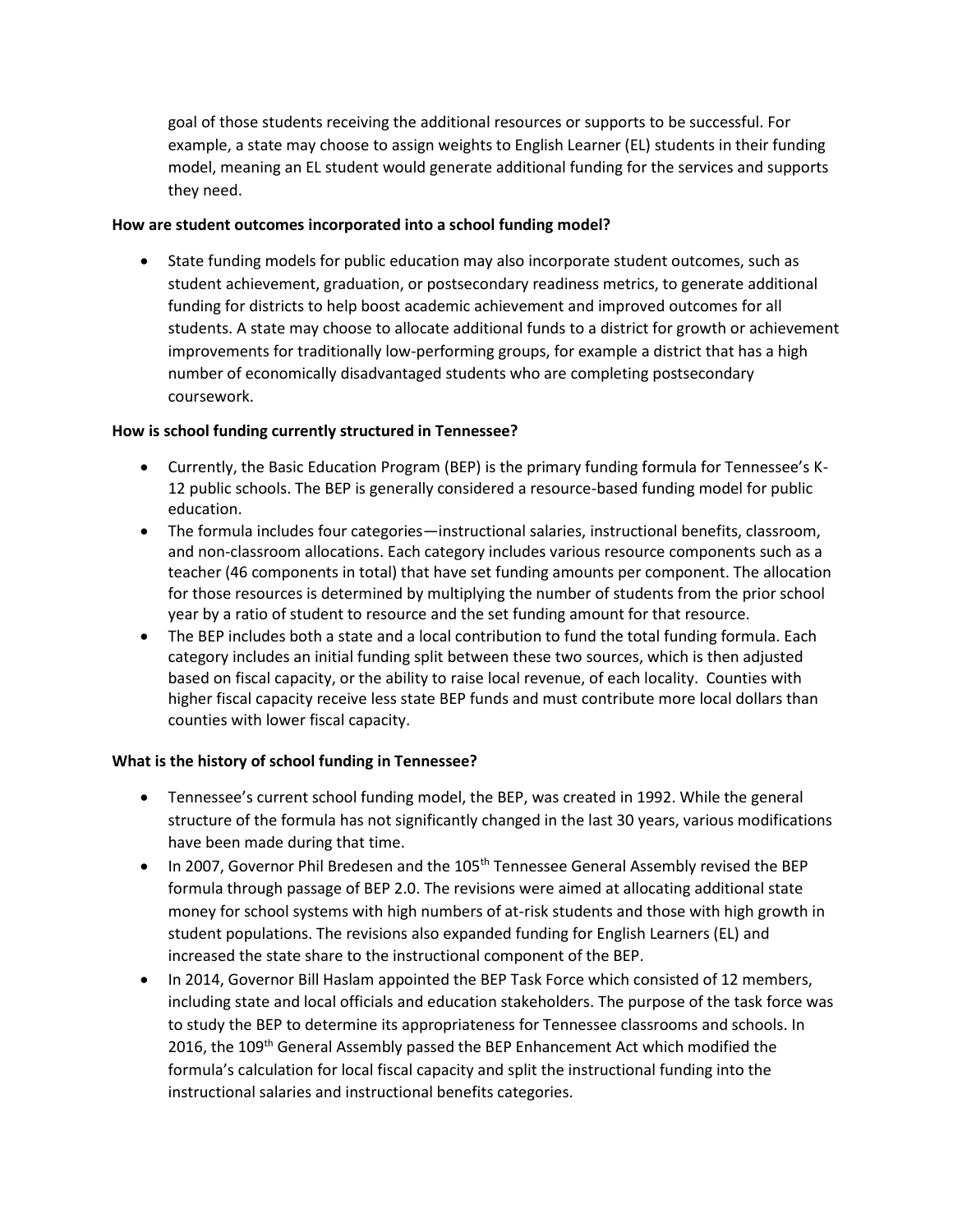## **SOCIAL MEDIA**

### *Every Post Needs*

- Use on all social posts: #TNEduFunding
- Tag Tennessee Department of Education [Facebook,](https://www.facebook.com/TennesseeEducation/) [Twitter,](https://twitter.com/TNedu) [Instagram](https://www.instagram.com/tndeptofedu/?hl=en)
	- o Facebook (@TennesseeEducation), Twitter (@TNEdu) & Instagram (@TNDeptofEdu)
- Link to one of the department's press releases listed at the bottom of [this webpage.](https://www.tn.gov/education/tnedufunding.html)

## *Social Posts*

## **Generic Posts**

- Tennessee students are the future of our state and how we fund education is one of the most important conversations that we can have. Opening the opportunity for public feedback will spark localized conversations on meeting the needs of all our students. For more information and learn how to get involved[: https://www.tn.gov/education/tnedufunding.](https://www.tn.gov/education/tnedufunding) #TNEduFunding
	- $\circ$  Twitter: TN students are the future of our state & how we fund public education is one of the most important conversations that we can have. Opening the opportunity for public feedback will spark localized conversations on meeting the needs of all our students. [https://www.tn.gov/education/tnedufunding.](https://www.tn.gov/education/tnedufunding) #TNEduFunding
- As we strive to provide the best possible education for our students, exploring a student investment strategy that reflects Tennesseans' values will ensure all students are served at a high level. For more information and learn how to get involved: <https://www.tn.gov/education/tnedufunding> #TNEduFunding
	- $\circ$  Twitter: As we strive to provide the best possible education for our students, exploring a student investment strategy that reflects Tennesseans' values will ensure all students are served at a high level. For more information and learn how to get involved: <https://www.tn.gov/education/tnedufunding> #TNEduFunding
- Now is the time! Tennessee's students are the future of our state, and we must ensure they are well-equipped for lifelong success. Learn more:<https://www.tn.gov/education/tnedufunding> #TNEduFunding
- Our students are the future of Tennessee and now is the time to have a serious conversation about the ways in which we can strategically invest in public education funding to best support them. For more information and learn how to get involved: <https://www.tn.gov/education/tnedufunding> #TNEduFunding

## **Draft Posts for Committee Members**

- I am excited to serve as a chair/member on *[insert subcommittee name]* subcommittee to focus on *[insert topic(s)]* as it relates to public education funding. I look forward to engaging on this topic and discussing how to best support TN students through our public education funding approach. #TNEduFunding
- Come join the conversation! More than 1,000 Tennesseans are engaging in discussions across the state and receiving updates related to a student-centered investment strategy. To hear the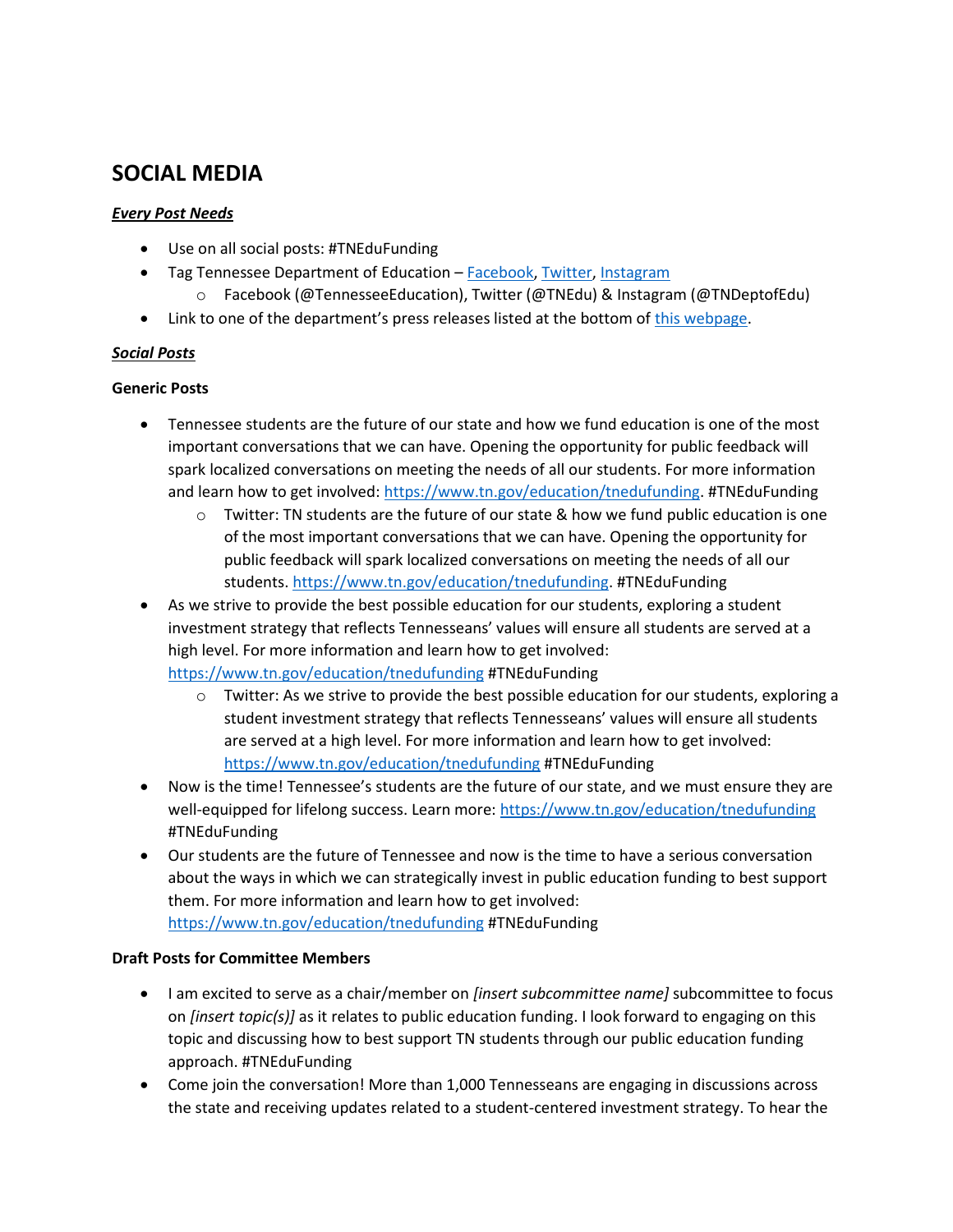latest discussion, click here --> [insert video/clip of latest subcommitteemeeting/discussion] #TNEduFunding

- Tune in NOW to hear [leader/speaker name] discuss [insert topic/discussion] and ensuring all students are prepared for postsecondary success: [insert link to subcommittee meeting]. #TNEduFunding
- We need YOUR support! Join *[me]* as we discuss *[insert topic(s)]* and explore possibilities for a student-centered funding approach and ensure ALL students, regardless of location, are served at a high-level. Find a public town hall near you and join the conversation. #TNEduFunding Learn more: https://www.tn.gov/education/news/2021/10/21/tennesseans-invited-to-8-statewidepublic-town-halls-to-discuss-a-student-focused-funding-approach-.html #TNEduFunding
	- o Twitter: Join *[me]* as we discuss *[insert topic(s)]* and explore possibilities for a studentcentered funding approach. Find a public town hall near you and join the conversation. #TNEduFunding Learn more:

[https://www.tn.gov/education/news/2021/10/21/tennesseans-invited-to-8-statewide](https://www.tn.gov/education/news/2021/10/21/tennesseans-invited-to-8-statewide-public-town-halls-to-discuss-a-student-focused-funding-approach-.html)[public-town-halls-to-discuss-a-student-focused-funding-approach-.html](https://www.tn.gov/education/news/2021/10/21/tennesseans-invited-to-8-statewide-public-town-halls-to-discuss-a-student-focused-funding-approach-.html)

- I am excited to serve as a chair/member on *[insert subcommittee name]* subcommittee to focus on *[insert topic(s)]*. I look forward to engaging on this topic and look forward to hearing directly from parents, stakeholders, and members of the public about their thoughts, concerns and hopes for a new public education funding strategy to best support our students. All town hall meetings will take place in-person and will also be livestreamed. #TNEduFunding
	- o Twitter: I am excited to serve as a chair/member on *[insert subcommittee name]* subcommittee to focus on *[insert topic(s)]* as it relates to public edu funding. I look forward to hearing directly from families, stakeholders & members of the public about their thoughts for a new public education funding strategy to best support our students. #TNEduFunding
- #HappeningSoon -- Over the next couple of months, subcommittees will meet twice a month to provide input and ideas on the state's education funding strategy. All associated committee meeting materials, including recordings and minutes, will be posted here: https://www.tn.gov/education/tnedufunding. #TNEduFunding
	- o Twitter: #HappeningSoon: Over the next few months, subcommittees will meet twice a month to provide input & ideas on the state's education funding strategy. All associated committee meeting materials will be posted here: https://www.tn.gov/education/tnedufunding #TNEduFunding

## **Draft Social Posts for Town Halls**

- On *[date + time]*, *[leader/speaker name]* will host an opportunity for public engagement on the state's education funding strategy. Specifically, the Town Hall will open public dialogue on the importance of a student-focused funding strategy for Tennessee public education. *[Insert leader/speaker name]*, chair *[insert committee name]*, will address *[insert topic/discussion]*. Invite your neighbors and tune in here: *[insert link]*. #TNEduFunding
	- o Twitter: On *[date + time]*, *[leader/speaker name]* will host an opportunity for public engagement on TN's education funding strategy. *[Insert leader/speaker name]*, will explore *[insert topic/discussion]*. Invite your neighbors & tune in here: [insert link]. #TNEduFunding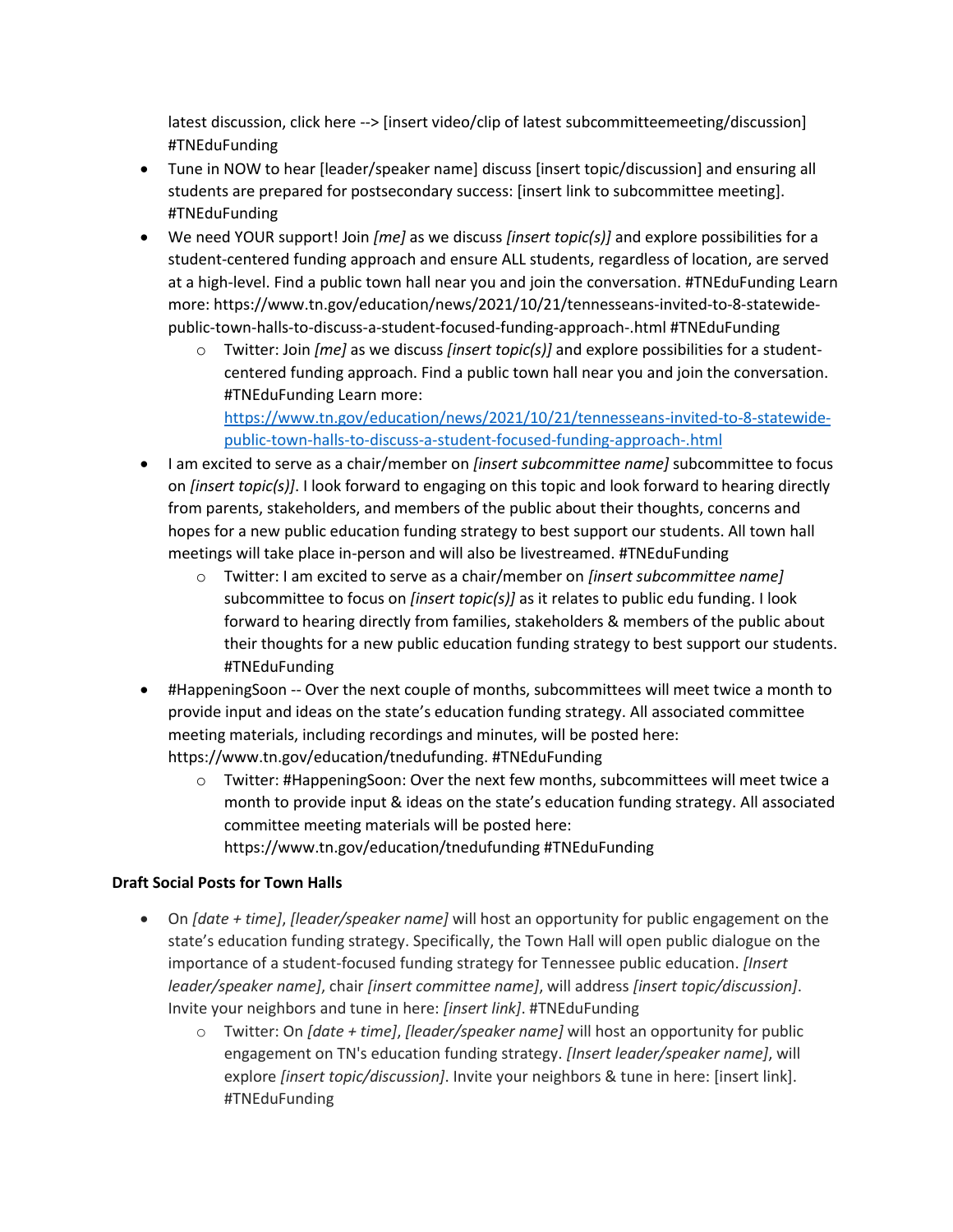- *[We]* are excited to open public conversations and discuss an investment strategy that properly invests in students and stewards resources responsibly. Come join us and tune in to hear *[insert leader/speaker name]* engage in public comment and explore possibilities for a more studentcentered approach: *[insert link]*. #TNEduFunding
	- o Twitter: Tune in to hear *[insert leader/speaker name]* engage in public comment and explore possibilities for a more student-centered approach: *[insert link]*. #TNEduFunding
- YOU'RE INVITED! *[Insert name/Organization?]* are hosting public meetings at *[Event details: Insert times + dates]*. Listen in as district and school leaders, elected officials, families, education stakeholders, and members of the public provide input and ideas on the state's education funding strategy and explore possibilities for a more student-centered approach. *[Insert video/clip of latest meeting/discussion]* #TNEduFunding
	- o Twitter: YOU'RE INVITED! Tune in as district & school leaders, elected officials, families, education stakeholders, & members of the public provide input on the state's education funding strategy & explore possibilities for a more student-centered approach. [Insert link] #TNEduFunding
- TUNE IN NOW: *[Location]* is hosting an opportunity for you to virtually sit in on discussions about strengthening K-12 education and preparing Tennessee students for success in the classroom and beyond. Listen as [leader/speaker name] discusses major takeaways and recent updates. --> *[provide active link?]* #TNEduFunding
	- $\circ$  Twitter: TUNE IN NOW: [Location] is hosting an opportunity for you to virtually sit in on discussions about strengthening K-12 education and preparing Tennessee students for success in the classroom and beyond. --> [provide active link] #TNEduFunding
- *[Insert leader/speaker name]* is hosting a town hall meeting *[date + time]* to discuss *[insert topic]*. Learn more and watch the latest discussion here: *[insert link to watch clip or provide FB event link]* #TNEduFunding
- YOU'RE INVITED! Join us as we co-host an opportunity to engage in conversations on how to create a student-focused investment strategy from the lens of the state's students, families, educators, district and school leaders, higher education partners, elected officials, business leaders, and education stakeholders. #TNEduFunding

https://www.tn.gov/education/news/2021/10/21/tennesseans-invited-to-8-statewide-publictown-halls-to-discuss-a-student-focused-funding-approach-.html #TNEduFunding

- $\circ$  Twitter: Join us as we host an opportunity to engage in conversations on exploring a student-focused investment strategy from the lens of the state's students, families, educators, district & school leaders, & more! Learn more here: https://www.tn.gov/education/news/2021/10/21/tennesseans-invited-to-8-statewidepublic-town-halls-to-discuss-a-student-focused-funding-approach-.html #TNEduFunding
- *[Insert leader or speaker name or co-host]* will co-host a meeting *[date]* beginning at *[insert time]* to further explore a student investment strategy that emphasizes all students rather than systems, empowers parents to engage in their child's education and outcomes, and ensures all students are prepared for postsecondary success. #TNEduFunding
	- o Twitter: *[Insert leader/speaker name/Co-host]* will co-host a meeting *[date]* beginning at *[insert time]* to further explore a student investment strategy that emphasizes all students rather than systems & ensures all students are prepared for postsecondary success. Learn more here: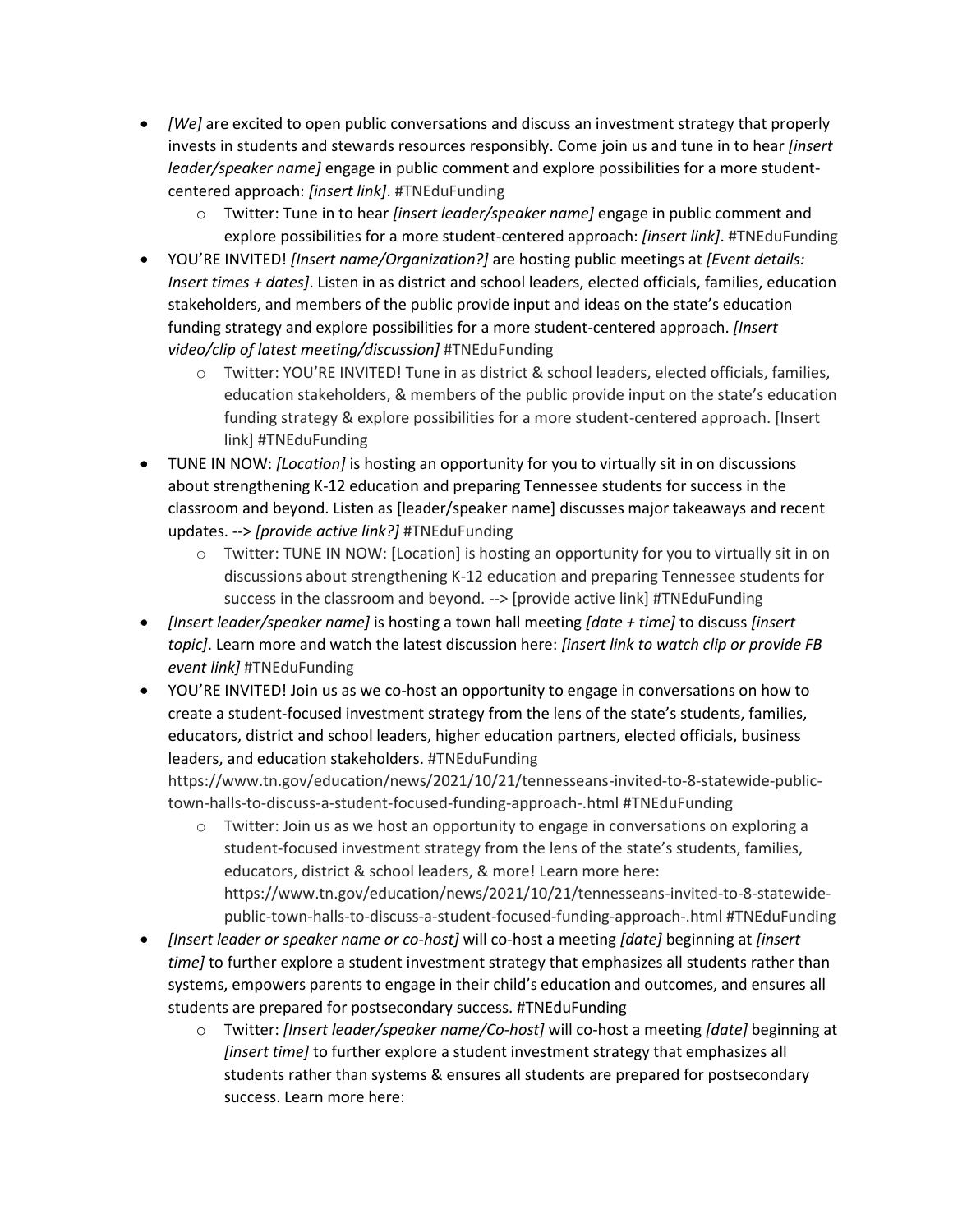[https://www.tn.gov/education/news/2021/10/21/tennesseans-invited-to-8-statewide](https://www.tn.gov/education/news/2021/10/21/tennesseans-invited-to-8-statewide-public-town-halls-to-discuss-a-student-focused-funding-approach-.html)[public-town-halls-to-discuss-a-student-focused-funding-approach-.html](https://www.tn.gov/education/news/2021/10/21/tennesseans-invited-to-8-statewide-public-town-halls-to-discuss-a-student-focused-funding-approach-.html) #TNEduFunding

- Join us for a virtual discussion on prioritizing students over systems, and flexible funding that prepares students for postsecondary success. To participate in public feedback and learn how to get involved, reach out to your local subcommittee members. #TNEduFunding
- Attention: [Insert County name]! Join us for a public town hall meeting at [time] at the {insert location] to discuss public education funding and how to best support all students. #TNEduFunding
- *[Insert Region of Town Hall]* Town Hall, *[date + time]*, is streaming on FB Live. Please join [insert leader(s)/speaker(s) name] and TN Public school districts, parents, students and community members to discuss major takeaways and updates. For more information click the link below. PLEASE SHARE! #TNEduFunding *[insert link to town hall Facebook event]*
	- o Twitter: Please join *[insert leader(s)/speaker(s) name]* and TN Public school districts, parents, students, and community members to discuss major takeaways and updates. For more information click the link below. PLEASE SHARE! #TNEduFunding
- Join *[insert leader/speaker or partner's name]* for an opportunity to discuss *[insert topic/discussion]*. Hear *[leader/speaker name]* discuss *[insert topic/discussion]* and provide updates: [insert link to FB Event]. #TNEduFunding
- Join us for a public town hall meeting with *[leader/speaker name]*. Come share your thoughts, ask questions, and provide your input on public education funding and preparing Tennessee students for success in the classroom and beyond. #TNEduFunding
	- o Twitter: Join us for a town hall meeting with [leader/speaker name]. Come share your thoughts, ask questions, & provide your input on public K-12 education funding & preparing Tennessee students for success in the classroom and beyond. #TNEduFunding
- We need YOU! [insert leader/speaker name] invites you to our public town hall starting at *[insert time]* at *[insert location]*. Serving Tennessee students and the future leaders of our state is our top priority and it's important to hear input and ideas from our fellow Tennesseans. Share with your neighbors and friends! #TNEduFunding
	- o Twitter: [insert leader/speaker name] invites you to the public town hall starting at [insert time] at [insert location]. Serving TN students & the future leaders of our state is our top priority & it's imperative to hear input & ideas from fellow Tennesseans. #TNEduFunding
- We need YOUR support! Please join *[insert leader/speaker name]* for public engagement as we explore possibilities for a more student-centered investment strategy for the state's public education funding. #TNFundingEdu

# **GRAPHICS**

To accompany each of your social media posts, please use the graphics here: *[TDOE Funding Graphics](https://drive.google.com/drive/folders/1NFgQQltyzukYC5EtuTJVK8wkJS-lGnZZ?usp=sharing)*

## **LINKS**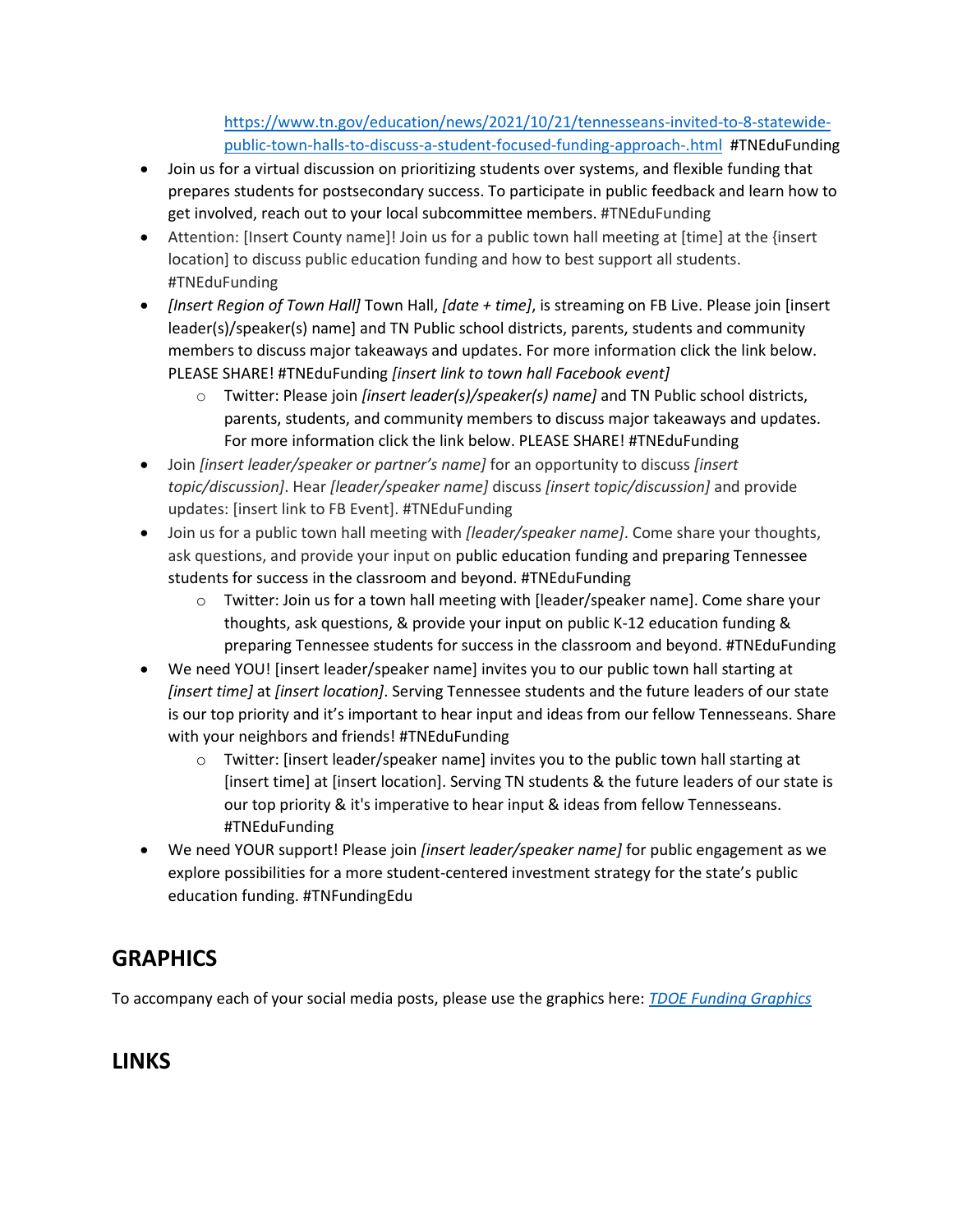Below are helpful links to accompany your social media posts and reference during your conversations with stakeholders.

- [Tennessee K-12 Public Education Funding Engagement Webpage](https://www.tn.gov/education/tnedufunding.html)
- [Tennessee K-12 Public Education Funding Engagement](https://forms.office.com/Pages/ResponsePage.aspx?id=vUUkRyQkj064UN90iOGLSge9ryQQXmhMvveNN88fYupUM0ZBMjRLVzM3T1VONEpHMEhFWkxSUVc5My4u) Interest Sign Up Form
- [Tennessee K-12 Public Education Funding Engagement Newsletter Sign Up](https://tnedu.gov/tnedufundingnews)
- Press Releases:
	- o [Gov. Lee Calls for Review of State Education Funding Formula](https://www.tn.gov/education/news/2021/10/8/gov--lee-calls-for-review-of-state-education-funding-formula-.html)
	- o [TDOE Announces Central Steering Committee; 18 Subcommittees to Explore Student-](https://www.tn.gov/education/news/2021/10/12/tdoe-announces-central-steering-committee--18-subcommittees-focused-on-exploring-student-centered-funding-strategy-.html)[Centered Funding Strategy](https://www.tn.gov/education/news/2021/10/12/tdoe-announces-central-steering-committee--18-subcommittees-focused-on-exploring-student-centered-funding-strategy-.html)
	- o [TDOE Announces Chairs of 18 Education Funding Review Subcommittees; Conversations](https://www.tn.gov/education/news/2021/10/13/tdoe-announces-chairs-of-18-education-funding-review-subcommittees--conversations-to-explore-student-based-investment-strategy-.html)  [to Explore Student-Based Investment Strategy](https://www.tn.gov/education/news/2021/10/13/tdoe-announces-chairs-of-18-education-funding-review-subcommittees--conversations-to-explore-student-based-investment-strategy-.html)
	- o [TDOE Announces 12 Members of Steering Committee to Discuss Student-Focused](https://www.tn.gov/education/news/2021/10/18/tdoe-announces-12-members-of-steering-committee-to-discuss-student-focused-funding-strategy-for-public-education-.html)  [Funding Strategy for Public Education](https://www.tn.gov/education/news/2021/10/18/tdoe-announces-12-members-of-steering-committee-to-discuss-student-focused-funding-strategy-for-public-education-.html)
	- o [TDOE Announces Members of Student-](https://www.tn.gov/education/news/2021/10/19/tdoe-announces-members-of-student--and-parent-focused-funding-review-subcommittees-.html) and Parent-Focused Funding Review [Subcommittees](https://www.tn.gov/education/news/2021/10/19/tdoe-announces-members-of-student--and-parent-focused-funding-review-subcommittees-.html)
	- o [TDOE Announces Subcommittee Members Representing Tennessee Schools and](https://www.tn.gov/education/news/2021/10/20/tdoe-announces-subcommittee-members-representing-tennessee-schools-and-districts-focused-on-student-based-funding-strategy-.html)  [Districts Focused on Student-Based Funding Strategy](https://www.tn.gov/education/news/2021/10/20/tdoe-announces-subcommittee-members-representing-tennessee-schools-and-districts-focused-on-student-based-funding-strategy-.html)
	- o [Tennesseans Invited to 8 Statewide Public Town Halls to Discuss a Student-Focused](https://www.tn.gov/education/news/2021/10/21/tennesseans-invited-to-8-statewide-public-town-halls-to-discuss-a-student-focused-funding-approach-.html)  [Funding Approach](https://www.tn.gov/education/news/2021/10/21/tennesseans-invited-to-8-statewide-public-town-halls-to-discuss-a-student-focused-funding-approach-.html)
	- o [Tennessee Funding Review Subcommittee Members Announced Representing Higher](https://www.tn.gov/education/news/2021/10/22/tennessee-funding-review-subcommittee-members-announced-representing-higher-ed--business----education-foundations---advocacy-groups-.html)  [Ed, Business, & Education Foundations & Advocacy Groups](https://www.tn.gov/education/news/2021/10/22/tennessee-funding-review-subcommittee-members-announced-representing-higher-ed--business----education-foundations---advocacy-groups-.html)
	- o [TDOE Announces Member of Fiscal Responsibility Funding Review Subcommittee](https://www.tn.gov/education/news/2021/11/1/tdoe-announces-members-of-fiscal-responsibility-funding-review-subcommittee.html)
- Public Town Hall Facebook Event Pages:
	- o [Mid-Cumberland Region](https://fb.me/e/YbTwNYRH) Public Town Hall Facebook Event
	- o [Southwest Region Public Town Hall Facebook Event](https://fb.me/e/1X0fD1iDH)
	- o [South Central Region Public Town Hall Facebook Event](https://fb.me/e/2vXWnDwAl)
	- o [East Region Public Town Hall Facebook Event](https://fb.me/e/38bBokhln)
	- o [First Region Public Town Hall Facebook Event](https://fb.me/e/2GDIIB4rg)
	- o [Southeast Region Public Town Hall Facebook Event](https://fb.me/e/3V1BzkhgX)
	- o [Northwest Region Public Town Hall Facebook Event](https://fb.me/e/182PyaPw9)
	- o [Upper Cumberland Region Public Town Hall Facebook Event](https://fb.me/e/1lH6y2D6V)

## **EVENTS**

## **TDOE Hosted**

- **Virtual Funding Twitter Chats with TDOE.** 1 hour long each, twice a month during November & December. Held virtually on regular cadence to answer public questions and share updates. TDOE Comms will develop questions we'll pose to people, and canned responses for questions we anticipate receiving.
	- o Time: 12 noon- 1 p.m. CT